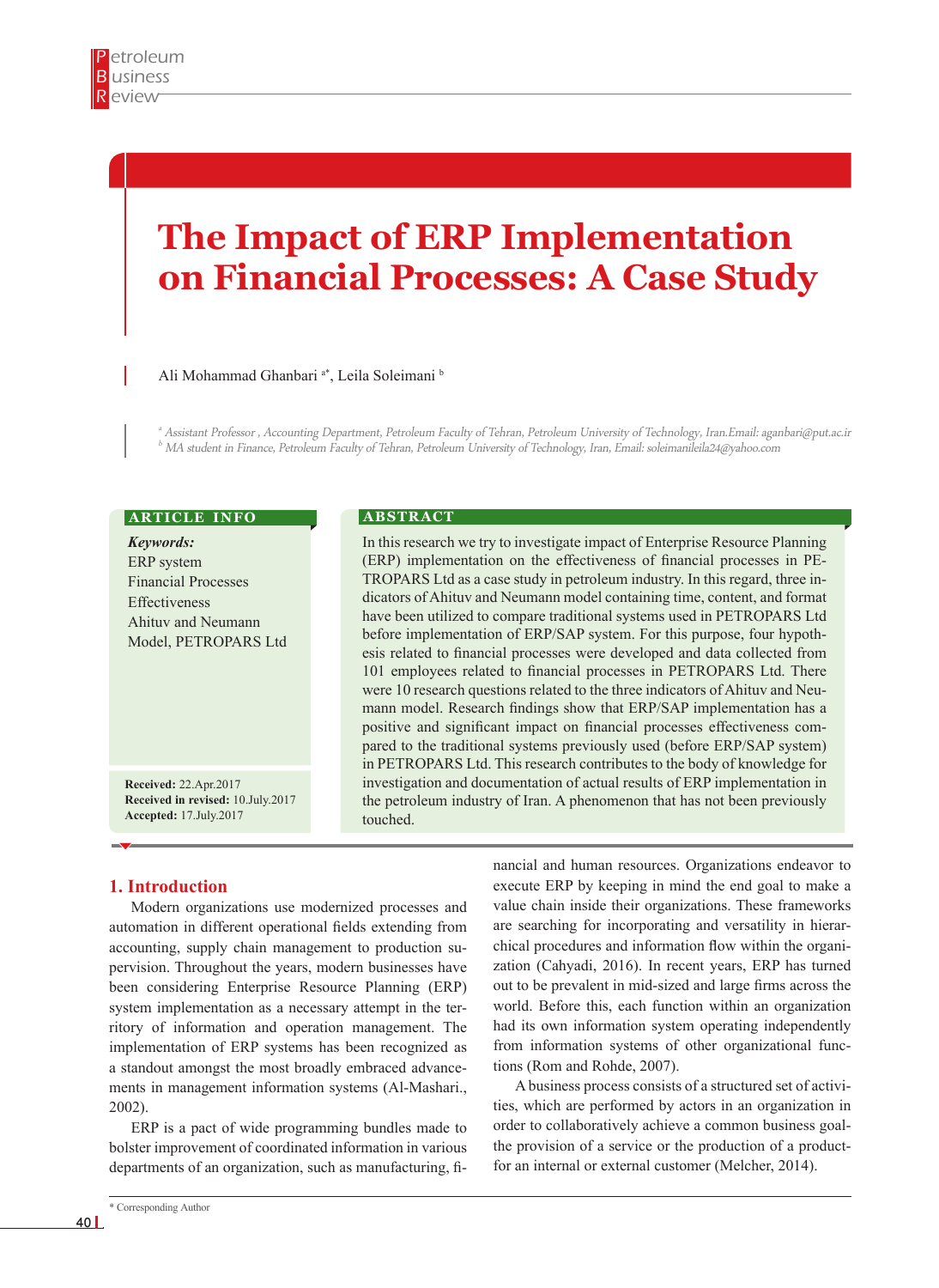The bottleneck of financial activities in an organization refers to the fact that these activities have their own particular importance. High level of diversification of financial activities and their interdependence and effects of financial performance on another part of organizations require a necessity for developing such activities, in particular; processes. Continuous corrections and improvements in financial processes improve financial performance, provide on-time information and reduce time and cost. Based on the importance of financial department in an organization and its impact on other organizational departments, correction and improvement of financial processes requires particular attention. Improvement in financial processes will result in improvements in overall conditions of organization. PETROPARS Ltd Company was established in January 1998 in partnership with the Employees Retirement Fund of Oil Ministry and IDRO` of Iran with the approval of the Supreme Economic Council on the island of the British Virgin Island. The primary objective of establishing an Iranian general contractor was to implement developmental projects in the oil and gas fields in the country and entering the international markets of oil and gas. In this regard, the 1st, 4th, 5th, 6th, 7th, 8th, 12th, and 19th phases of South Pars gas field was awarded to the PETROPARS ltd based on Buyback or EPC contracts. These contracts have a value of more than 18 billion dollars. PETROPARS ltd has recently implemented ERP system. Therefore, the effects of such implementation should be investigated. One of them is ERP impact on the financial processes of an organization. This effect has not been previously addressed. Therefore, we try to investigate the impact of ERP implementation on the financial processes effectiveness at PETROPARS.

The remainder of this paper is organized as follows: Section 2 begins with the literature review in the field of ERP. Section 3 describes the methodology employed for this study. Section 4 represents and analyses the results of our study. Finally, the paper concludes with a summary including suggestions provided for future research.

# **2. Materials and Methods**

Olhager and Selldin (2003) recommended that organizations which adopted an ERP system are encountering enhancements in performance mainly from the information perspective. They resulted that ERP implementation enhances the accessibility of information, integration of business strategies and functions and the quality of information.

O'Leary (2004) investigated and measured ERP sys-

tem benefits and its differences between industries. ''He added some other benefits to Deloitte Consulting study which are inventory reduction, financial close cycle reduction, personnel reduction, management improvements, IT cost reduction, on-time delivery, information visibility, integration, flexibility, better decisions, financial controls, new reports – reporting capability'' .

Spathis and Constantinides (2004) inspected the purposes for endeavors' choice to supplant traditional information systems (IS) with completed ERP systems and investigated the progressions that happen as far as accountant applications. The results delineated that the three most important motives that led to ERP adoption were increased demand for real-time information, information generation for decision-making and need for integration of applications. The most important benefits for accounting due to ERP implementation were increased flexibility in information generation, increased integration of accounting applications, improved quality of reports statement of accounts, improved decisions based on timely and reliable accounting information and reduction of time for closure of annual accounts.

Sutton (2006) showed that data collection and usage change using ERP systems. The accounting process is impacted by these changes. Jarvenpaa (2007) noticed that ERP systems help companies adopting new management accounting practices and accountants accomplish their activities effectively and report more quickly.

Galani, Gravas, and Stavropoulos (2010) in their research about the impact of ERP systems on accounting processes in Greece companies concluded that ERP systems provide higher information integration and flexibility in information availability.

Mohammad Zadeh, Akhavan Safar, and Bakhshaei moghadam (2012) in their article entitled "Enterprise Resource Planning and its effect on accounting", concentrated on the effect of ERP implementation on qualitative characteristics of accounting information. Research findings represent that ERP systems have a favorable effect on reviewed topics. Five hypotheses were explained and examined the impact of ERP implementation on each of qualitative characteristics of accounting information such as relevance, reliability, understandability, and comparability.

Hejazi and Ismaili Kia (2013) in a study entitled the effects of Enterprise Resource Planning systems on internal control effectiveness in relation to financial reporting studied 120 stock companies and research findings represented that companies with Enterprise Resource Planning systems seem to have less internal control weaknesses compared with companies without Enterprise Resource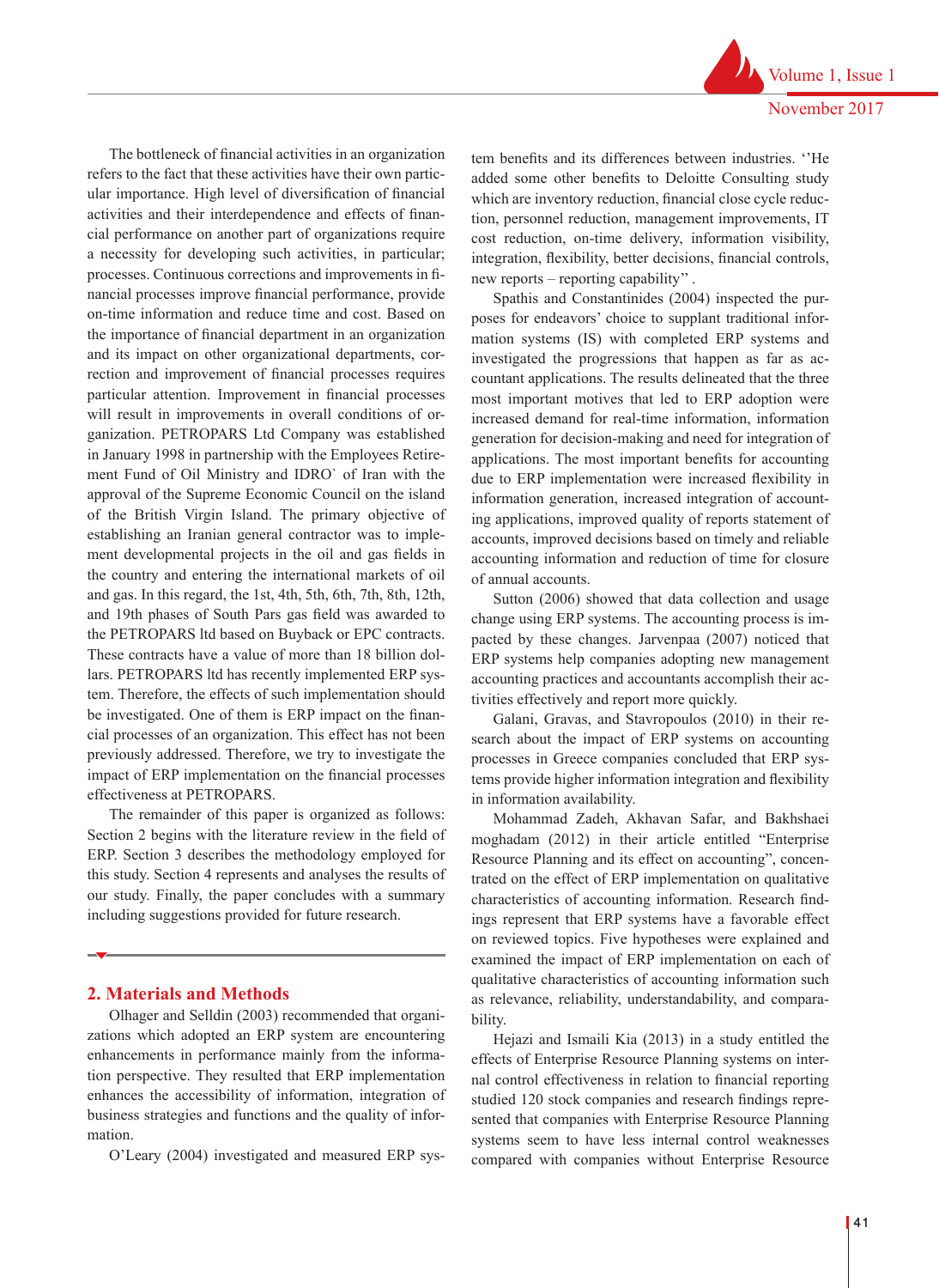Planning systems. Also, companies that are unprofitable, have Mergers and acquisitions activities in this period, lower market value and short life of ERP implementation, are less likely prone to internal control weaknesses and experience compared with companies without ERP systems.

Hamidi (2014) in her research about the impact of ERP system on accounting processes in Gilan Power Distribution Company provided evidence that the utilization of ERP greatly improves financial processes compared to traditional systems. Implementation of ERP systems increases the precision of data recording in all processes and reduces the time for carrying out all processes. Also, it increases the reliability of data processing and reporting.

Hesam al-Dini (2015) in his thesis, investigated the effect of ERP on business agility in Hedco Design and Engineering Company. He used questionnaire for data gathering. Results of his survey represent that ERP affects organizational agility, business process satisfaction and goal realization of business processes. He also concluded that ERP has a direct impact on business processes.

Studies in the field of ERP in Iran are more relevant to feasibility studies before the implementation of ERP. Very few companies implement and use ERP systems. So there is not much evidence about the actual results of ERP implementation. The oil industry has its own specific characteristics and PETROPARS is the first petroleum company that has recently implemented ERP system. So as the first  $2.1.$  Conceptual Framework ERP experience in the oil industry, this research tries to

examine the actual results of ERP implementation in this company.

There were three phases of data collection used for the study. The first phase involved library method for literature review, second and third steps involved a comprehensive case study analysis comprising interviews for financial process identification and documentation and distributing questionnaires for data collection from PETROPARS Ltd employees and managers.

According to Mishra and Mishra (2010), "case study examination gives an advanced understanding of inadequately understood phenomena in a real-world setting with the assistance of transferability of research findings. The researcher analyses a particular case at each time restricted by the activity process or a social group under investigation. This allows the researcher to obtain detailed insights via a diverse range of data collection procedures".

Mabert, Soni and Venkataramanan (2003) recommended that case studies and interviews help researchers provide reliable and detailed information about the ERP implementations.

For the purpose of this study, the researcher used data collection methods including interviews for processes documentation and questionnaire for data collection about the ERP impact on financial processes effectiveness.

## **2.1. Conceptual Framework**

Based on the results of prior studies conducted in the

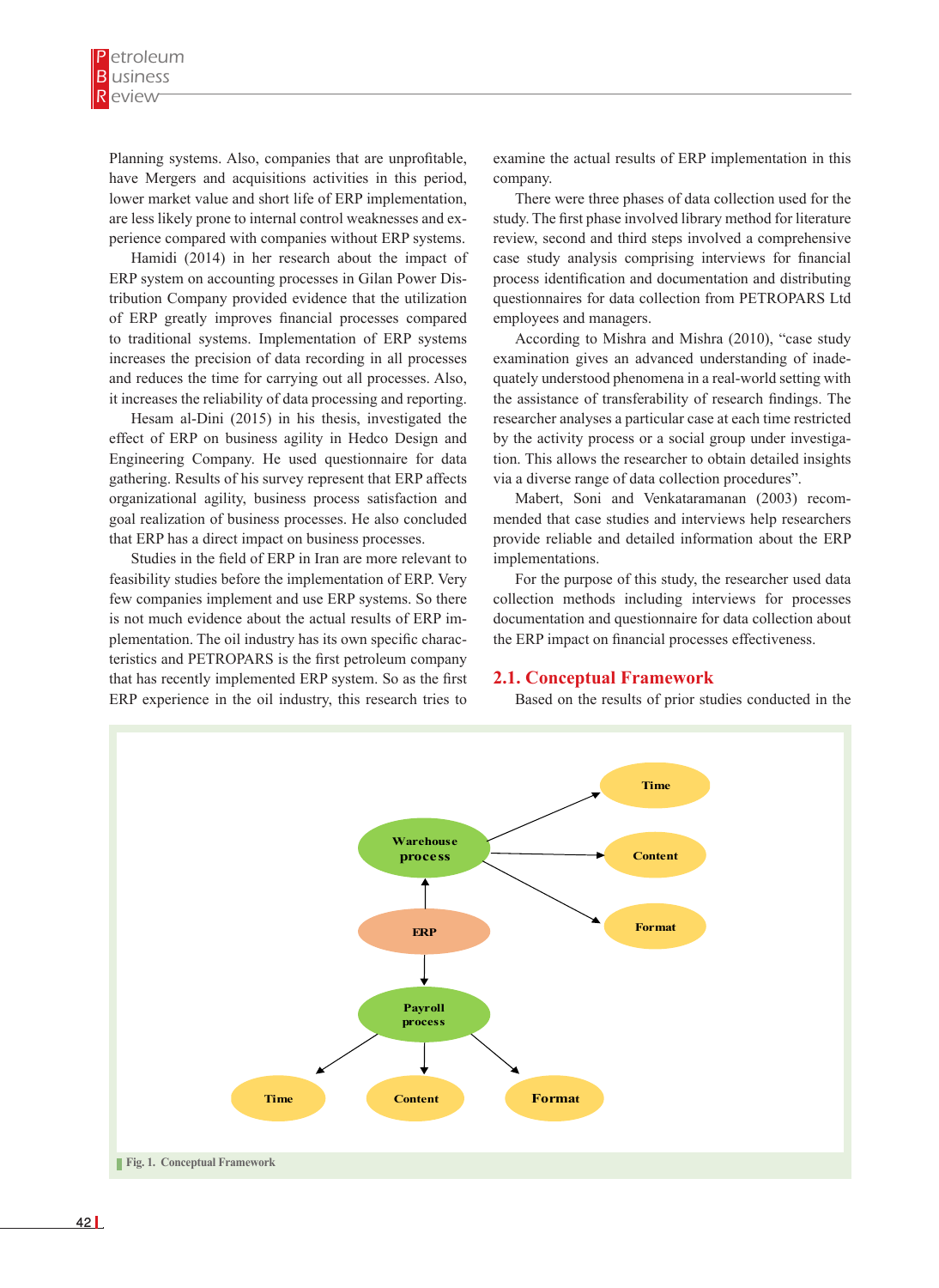

| <b>Model</b>                                | <b>Indicators</b>                                                                                                       |  |  |  |
|---------------------------------------------|-------------------------------------------------------------------------------------------------------------------------|--|--|--|
| Ahituv and Neumann Model                    | Timeliness, Content, Format                                                                                             |  |  |  |
| Portfolio Model                             | Cost/benefit, Linking value, Acceleration values, Value<br>of reorienting, Innovation                                   |  |  |  |
| Strategic alignment Model                   | Business Strategy, Organization Infrastructure,<br>Information Technology Infrastructure                                |  |  |  |
| Architecture Model                          | Business Architecture, Information Architecture,<br>Data architecture, Systems architecture, Technology<br>architecture |  |  |  |
| Chandler Two-dimensional model User, system |                                                                                                                         |  |  |  |

| Table 2: Reliability Statistics |            |
|---------------------------------|------------|
| Cronbach's Alpha                | N of Items |
| 803                             |            |

field of ERP, following theoretical model will be used in our research. We use Ahituv and Neumann model for financial processes effectiveness evaluation which include  $t$  time, content and format. For the purpose of this study, we related to each of research hyperstructure,  $t$  and  $t$  and  $t$  and  $t$  and  $t$  and  $t$  and  $t$  and  $t$  and  $t$  and  $t$  and  $t$  and  $t$  and  $t$  and  $t$  and the studies warehouse and payroll processed in PETROPARS ltd.

# **2.2. Research Hypothesis**

[Nunnally and Bernstein, 1978].

Based on the results of prior studies in the field of ERP and effects of ERP systems on business processes, follow-<br>variable and we c ing research hypotheses are developed: PLS software and

H 1: ERP implementation has significant impact on payroll process effectiveness compared with traditional systems. systems.<br>Based on table 4, about 15 percent of response include latent variables.

H\_2: ERP implementation has significant impact on  $\frac{11}{2}$ . EXT implementation has significant impact on The data reliability test of two arehouse process effectiveness compared with traditional systems. work in financial management department.

# **2.3. Variables definition**

This research is an applied research based on its purpose. Research variables are as follows:

**Dependent variable:** effectiveness of financial processes

**Independent variable:** ERP system

Since final products of financial processes are the re- $\overline{3}$ . **Results** ports provided to external and internal users, we use in-<br>Table 3 shows formation attributes of Ahituv and Neumann model for shown a total of  $\frac{1}{2}$ financial processes effectiveness evaluation. The financial processes

There are five models for information systems evalu-<br>Based on Tab

ations. These models are Ahituv and Neumann Model, Portfolio Model, Strategic alignment Model, Architecture Model, Chandler Two-dimensional model. Indicators of each model have been presented in table 1 (Derakhshani & Vahedi, 2015).

5 As our research population was small, all members of population were considered for data gathering. Members of population are all PETROPARS employees who were related to each of research hypothesis. So research sample is equal to research population.

The SPSS 22 software has been used for analysis of the **Typothesis** data collected through questionnaires (descriptive statistics). Since effectiveness of financial processes is a latent variable and we cannot measure it directly, we used Smart-PLS software and Structural Equation Modeling (SEM) based on partial least square approach for hypothesis testing which is the best method when research hypothesed

The data reliability test of this study was calculated uswarehouse process effectiveness compared with tradition-<br>playetems. As it is shown in Table 2, results of calculating 20 samples emphasize on the reliability of questionnaires (0.803) which is above 0.7. Nunnaly specifies a value of Cronbach's Alpha above 0.70 as indicative of reliability [Nunnally and Bernstein, 1978].

# **3. Results**

Percent

Table 3 shows each department's population. As it is shown, a total of 54 employees worked and involved in the financial processes studied within the PETROPARS Ltd.

Based on Table 4, about 15 percent of respondents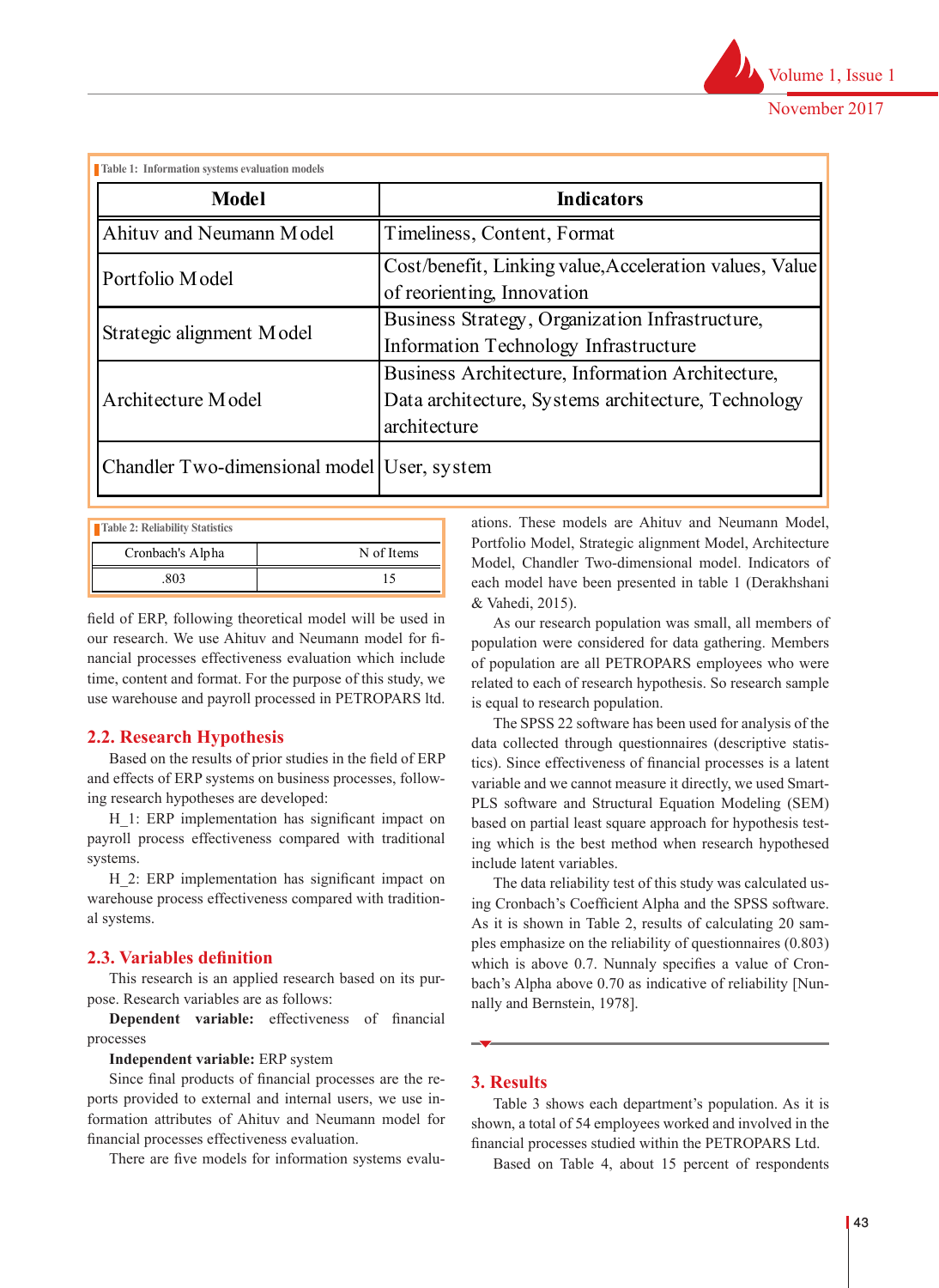|       | Table 3: Respondent for each process | Frequency | Percent | Valid Percent | Cumulative<br>Percent |
|-------|--------------------------------------|-----------|---------|---------------|-----------------------|
|       | Payroll                              | 26        | 48.15   | 48.15         | 48.15                 |
| valid | Warehouse                            | 28        | 51.85   | 51.85         | 100.00                |
|       | Total                                | 54        | 100.0   | 100.0         |                       |

Warehouse 28 51.85 51.85 51.85 100.000 51.85 51.85 51.85 51.85 51.85 51.85 51.85 100.000 51.85 51.85 51.85 100

|       |                              | Frequency | Percent | Valid Percent | Cumulative<br>Percent |
|-------|------------------------------|-----------|---------|---------------|-----------------------|
|       | Contracts $\&$<br>Commercial | 8         | 14.81   | 14.81         | 14.81                 |
| Valid | Financial Man                | 20        | 37.04   | 37.04         | 51.85                 |
|       | Human Resource               | 12        | 22.22   | 22.22         | 74.07                 |
|       | Planning                     | 4         | 7.41    | 7.41          | 81.48                 |
|       | Project                      | 10        | 18.52   | 18.52         | 100.00                |
|       | Total                        | 54        | 100.00  | 100           |                       |

| Table 5: R Square        |          |      |  |  |  |  |
|--------------------------|----------|------|--|--|--|--|
|                          | R Square | GOF  |  |  |  |  |
| Payroll process          | 0.80     | 0.48 |  |  |  |  |
| <b>Warehouse process</b> | 0.85     | 351  |  |  |  |  |

worked in contracts and commercial department, 37 percent in financial management department, 22 percent in PLSplanning department. Because of our concentration on financial process, most of the respondents selected from the fu financial management department. HR department, 19 percent in project, and 7 percent in

#### Format-p 11 1 **3.1. Hypothesis Testing**

Time-p 11 1 We used Smart-PLS software for hypothesis testing. The Smart-PLS software is used for the structural equa-<br>SI tion modeling and testing relationship between dependent  $f_{\text{fr}a}$ and independent variables which one or both of them is/ $\begin{bmatrix} 1 & 1 \\ 2 & 1 \end{bmatrix}$ are latent variable(s) that are not observable directly and substitute indicators are used instead of them.

> based on the research model, three meliodes were used.<br>timeliness, content and format. For each of these three in-In this research, dependent variable was financial process effectiveness that could not be measured directly. Based on the research model, three indicators were used: dicators the related questions were asked in the questionnaire.

Financial Manuscritics and Taurancial Manuscritics and Taurancial equation modeling, each model includes  $\begin{bmatrix} 1 & 2 \\ 2 & 3 \end{bmatrix}$  two models which are measurement model and structural **Planning 1.41** and the tween each latent variable and its indicators. Structural 0.85 10.51 10.85 10.51 10.85 10.51 10.85 model. Measurement model computes relationship be-

After the algorithm calculation of the construct scores, the scores are used to estimate each partial regression model in the path model.

> in nique that determines its statistical properties. Unlike CB-PLS-SEM is an OLS regression-based estimation tech-SEM, PLS-SEM does not optimize a unique global scalar function. The lack of a global scalar function and the consequent lack of global goodness-of-fit measures are traditionally considered major drawbacks of PLS-SEM.

> > When using PLS-SEM, it is important to recognize that the term fit has different meanings in the contexts of CB-SEM and PLS-SEM. Fit statistics for CB-SEM are derived from the discrepancy between the empirical and the model-implied (theoretical) covariance matrix, whereas PLS-SEM focuses on the discrepancy between the observed (in the case of manifest variables) or approximated (in the case of latent variables) values of the dependent variables and the values predicted by the model in question.

> > The structural model estimates are not examined until the reliability and validity of the constructs have been established. If assessment of reflective and formative measurement models provides evidence of the measures' quali-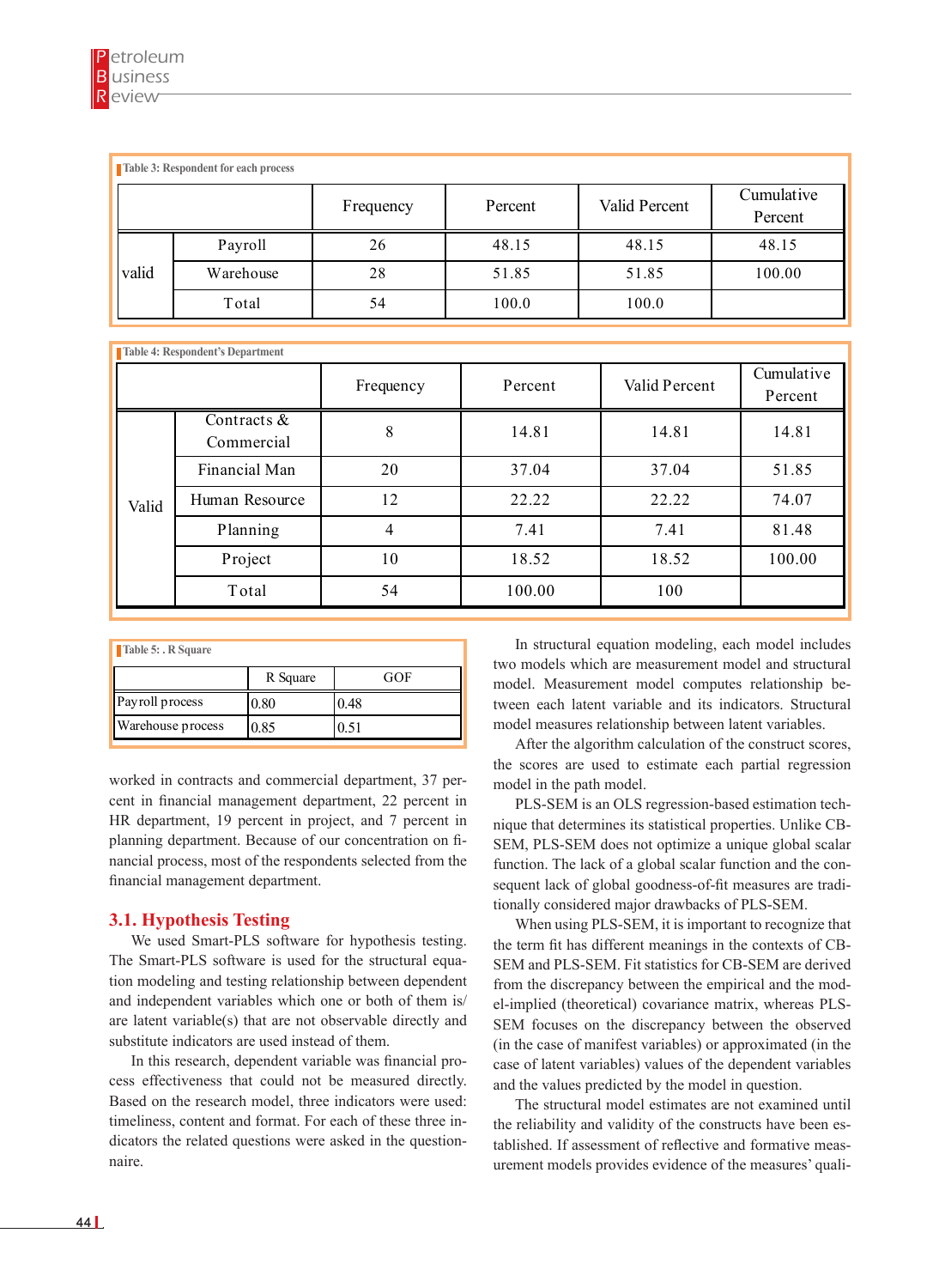



sults are the coefficients of determination (R2 values) as ty, the structural model estimates are evaluated. PLS-SEM assessment of the structural model involves the model's ability to predict. Hence, after establishing reliability and validity, the primary evaluation criteria for PLS-SEM rewell as the level and significance of the path coefficients which are five percent in this research'' (Hair, Hult, Ringle, and Sarstedt, 2016).

# **3.2. Convergent Validity**

''A common measure to establish convergent validity on the construct level is the average variance extracted (AVE). Therefore, the AVE is equivalent to the communality of a construct. Using the same logic as that used with the individual indicators, an AVE value of 0.50 or higher indicates that, on average; the construct explains more than half of the variance of its indicators" (Hair, Hult, Ringle, and Sarstedt, 2016).

For each hypothesis the path coefficient for measurement and structural models will be shown.

For the path coefficient, following hypothesis testing are used:

# **H**<sub>0</sub>: Path coefficient=0

## **H1 : Path coefficient≠0**

If path coefficient between dependent and independent variables shows non-zero numbers, it means that there is relationship between dependent and independent variables. After accepting H1, significance of this relationship should be examined. So we should use following hypothesis testing.

# **H0: T<1.96**

## **H**<sub>1</sub>: **T≥1.96**

If T-statistics of the path coefficient presents a figure bigger than 1.96, H\_0 is rejected and H\_1 accepted; which indicates that ERP has significant effect on the financial processes effectiveness compared with traditional systems at the significance level of 95 percent.

If the path coefficient between dependent and independent variables shows positive numbers and T-statistics shows a number bigger than 1.96, it means that ERP has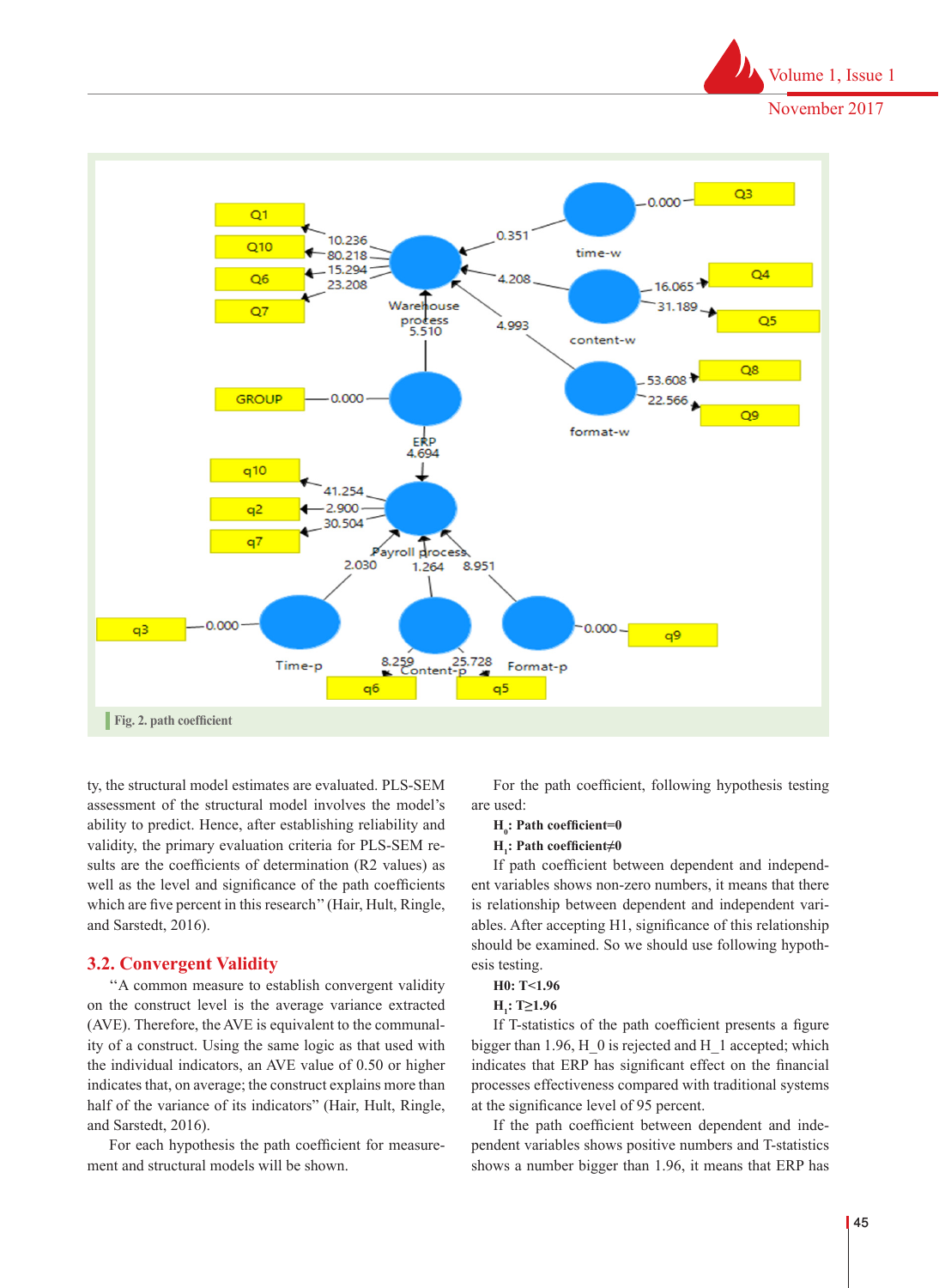

the path coefficient between dependent and independent reliability of variables reflects negative numbers and T-statistics shows a number bigger than 1.96, it means that ERP has a negative impact on the financial process effectiveness com-<br>need with traditional systems. pared with traditional systems.

# **3.3. Hypothesis Testing**

According to the figure 1, the final path coefficient be- $0.1, 0.1$ tween dependent and independent variables shows posi- In this tive numbers. It means that there is a positive relationship between ERP and the payroll process effectiveness and warehouse process effectiveness in comparison to the ity of a construct. Since traditional systems. Figure 2 shows T-statistics for each path. The T-statistics between dependent and independent variables is bigger than 1.96. As a result,  $H_0$  is rejected and  $H_1$  is accepted at the confidence level of 95 percent. It is validity. It compares the square roo concluded that ERP has a positive impact on the payroll extracted with the correlation of latent process effectiveness and warehouse process effective-<br>struct should explain better the varian

positive impact on the financial process effectiveness. If ness. Tables 4, 5, and 6 show all indicators of validity and ness. Tables 4, 5, and 6 show all indicators of validity and reliability of the model. All indicators are in acceptable levels in the model.

> Table 5 shows R Square and GOF for both hypotheses. GOF is an indicator that considers both measurement model and structural model. It is used as a benchmark for measuring the overall performance of the model. Tenenhaus, vinzi, Chantelinc, and Lauro (2005) considered three values of 0.1, 0.25, and 0.36 as a weak, medium, and strong for GOF. In this study GOF shows values more than 0.36 which are strong amount for GOF. Construct reliability and validity is shown in table 6. The AVE is equivalent to the communality of a construct. Since AVE is more than 0.6, so construct explains more than half of the variance of its indicators.

Table 7 represents discriminant validity of the model. For-<br>
Table 7 represents discriminant validity of the model. Fornell-Lacker criterion is an assessment method for discriminant validity. It compares the square root of the average variance extracted with the correlation of latent constructs. A latent construct should explain better the variance of its own indicator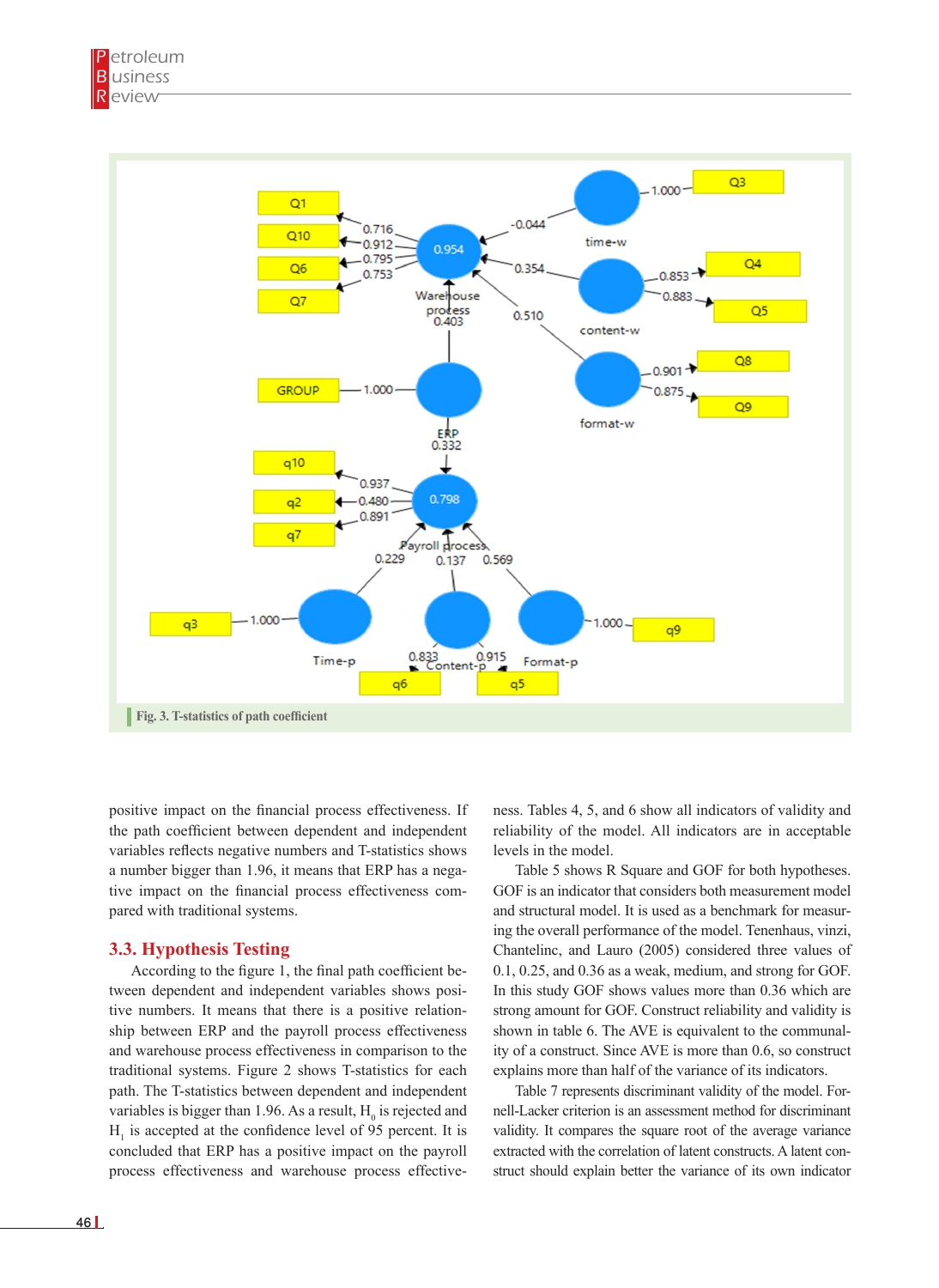|                   | Cronbach's Alpha | Composite Reliability | Average Variance<br>Extracted (AVE) |  |
|-------------------|------------------|-----------------------|-------------------------------------|--|
| <b>ERP</b>        |                  |                       |                                     |  |
| Payroll process   | 0.7              | 0.83                  | 0.63                                |  |
| Content-p         | 0.7              | 0.87                  | 0.77                                |  |
| Format-p          |                  |                       |                                     |  |
| Time-p            |                  |                       |                                     |  |
| Warehouse process | 0.8              | 0.87                  | 0.64                                |  |
| Content-w         | 0.7              | 0.86                  | 0.75                                |  |
| Format-w          | 0.73             | 0.88                  | 0.79                                |  |
| Time-w            |                  |                       |                                     |  |

Warehouse process 0.85 0.51

**Table 7: Discriminant Validity** Payroll process 0.53 0.51 0.77 0.8

|                   | Content-p ERP Format-p |      |      | Payroll process | Time-p | Warehouse process | Content-w    | Format-w | Time-w |
|-------------------|------------------------|------|------|-----------------|--------|-------------------|--------------|----------|--------|
| Content-p         | 0.87                   |      |      |                 |        |                   |              |          |        |
| <b>ERP</b>        | 0.13                   |      |      |                 |        |                   |              |          |        |
| Format-p          | 0.35                   | 0.24 |      |                 |        |                   |              |          |        |
| Payroll process   | 0.53                   | 0.51 | 0.77 | 0.8             |        |                   |              |          |        |
| Time-p            | 0.68                   | 0.07 | 0.31 | 0.52            |        |                   |              |          |        |
| Warehouse process | 0.21                   | 0.65 | 0.19 | 0.35            | 0.11   | 0.8               |              |          |        |
| Content-w         | 0.15                   | 0.07 | 0.07 | 0.04            | 0.06   | 0.71              | 0.87         |          |        |
| Format-w          | 0.22                   | 0.5  | 0.22 | 0.31            | 0.15   | 0.68              | 0.64         | 0.89     |        |
| ime-w             | 0.03                   | 0.86 | 0.16 | 0.35            | 0.02   | 0.58              | $\mathbf{0}$ | 0.54     |        |

| Table 8: . Result Summary |          | PARS Ltd. Results of this study are in accordance with studies of                                                               |
|---------------------------|----------|---------------------------------------------------------------------------------------------------------------------------------|
| <b>Hypothesis</b>         | Result   | Olhager and Selldin, Galani, Hamidi, and Hessam al-Dini which<br>resulted that ERP has a positive effect on business processes. |
| n,                        | accepted |                                                                                                                                 |
| п,                        | accepted | $\overline{\phantom{a}}$                                                                                                        |

rather than the variance of other latent constructs. Therefore, **5. Conclusion** the square root of each construct's AVE should have a greater  $ERP$  h value than the correlations with other latent constructs. Table 6 shows that how discriminant validity of the model is confirmed. ERP has had a positive and

# **4. Discussion**

Table 8 below summarizes the results of hypotheses testing. hased on research findings, ERP has a positive and significant agers to make better decision impact on the effectiveness of financial processes in PETRO- performance of their organizity

PARS Ltd. Results of this study are in accordance with studies of Olhager and Selldin, Galani, Hamidi, and Hessam al-Dini which resulted that ERP has a positive effect on business processes.

# **5. Conclusion**

ERP leads companies to being process oriented albeit the traditional systems which lead them to functional orientation. ERP has had a positive and significant impact on the effectiveness of financial processes in PETROPARS Ltd. Finan- $\blacktriangleright$  cial process effectiveness means receiving on-time information and reports, reliable and more accurate information in comparison to traditional systems were used in organizations. Using more accurate and reliable information enables managers to make better decisions in such a way that the ultimate performance of their organizations will increase considerably. **4. DISCUSSION** Comparison to traditional system